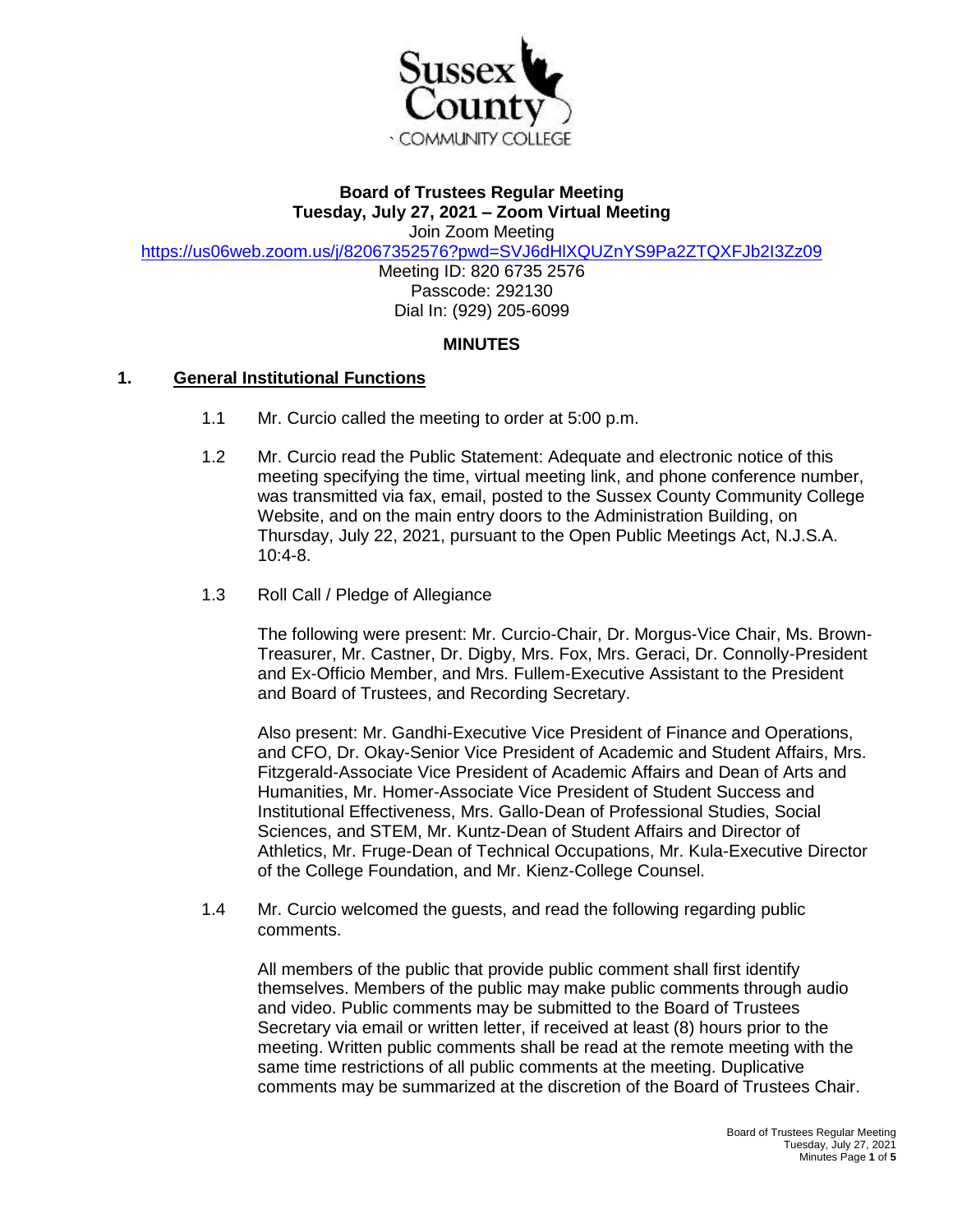Members of the public must remain on mute during remote meetings, until such time that they address the Board of Trustees.

- 1.5 Courtesy of the Floor on Agenda Items Only (Public Session-5 Minutes per Speaker). No one spoke.
- 1.6 Approval/Acceptance of Minutes
	- 1.6.1 Minutes from the Tuesday, June 22, 2021 Regular Meeting. (Resolution No. GI07272021-1)

Dr. Morgus moved to approve minutes from the June 22, 2021 Regular Meeting. Ms. Brown seconded the motion. Mr. Curcio abstained from the vote. Motion carried.

- 1.6.2 Acknowledgment of Receipt of Committee Meeting Minutes Tuesday, July 20, 2021. (Resolution No. GI07272021-2)
	- Personnel and Curriculum Committee
	- Audit and Policy Committee
	- Finance and Facilities Committee

Dr. Morgus moved to acknowledge receipt of committee meeting minutes from July 20, 2021. Mrs. Fox seconded the motion. Motion carried unanimously.

### **2. Consent Agenda**

Dr. Connolly asked that item 2.4.3 be removed from the consent agenda, in order to discuss because the item was phrased differently on the agenda than the action to be taken. Mrs. Geraci moved to remove item 2.4.3 from the Consent Agenda. Dr. Morgus seconded the motion. Motion carried unanimously.

The President recommends items 2.1 - 2.5 for Board approval, as brought forth after discussion and review by Board Committees:

- 2.1 Approval of Personnel Items
	- 2.1.1 July 2021 Personnel Actions. (Resolution No. P07272021-1)
	- 2.1.2 FY21-22 Coach Salaries. (Resolution No. P07272021-2)
- 2.2 Approval of Curriculum Items None This Month.
- 2.3 Approval of Policy Items The Following Policies are Being Brought Forward for 3-Year Review:
	- 2.3.1 Policy No. 401.5 Cash Receipts Bank Depositories. (Resolution No. P07272021-1)
	- 2.3.2 Policy No. 401.6 Procurement Bidding. (Resolution No. AP07272021-2)
	- 2.3.3 Policy No. 401.7 Disbursement. (Resolution No. AP07272021-3)
- 2.4 Approval of Finance Items
	- 2.4.1 June 2021 Purchases Over \$10k Report. (Resolution No. BFF07272021-1)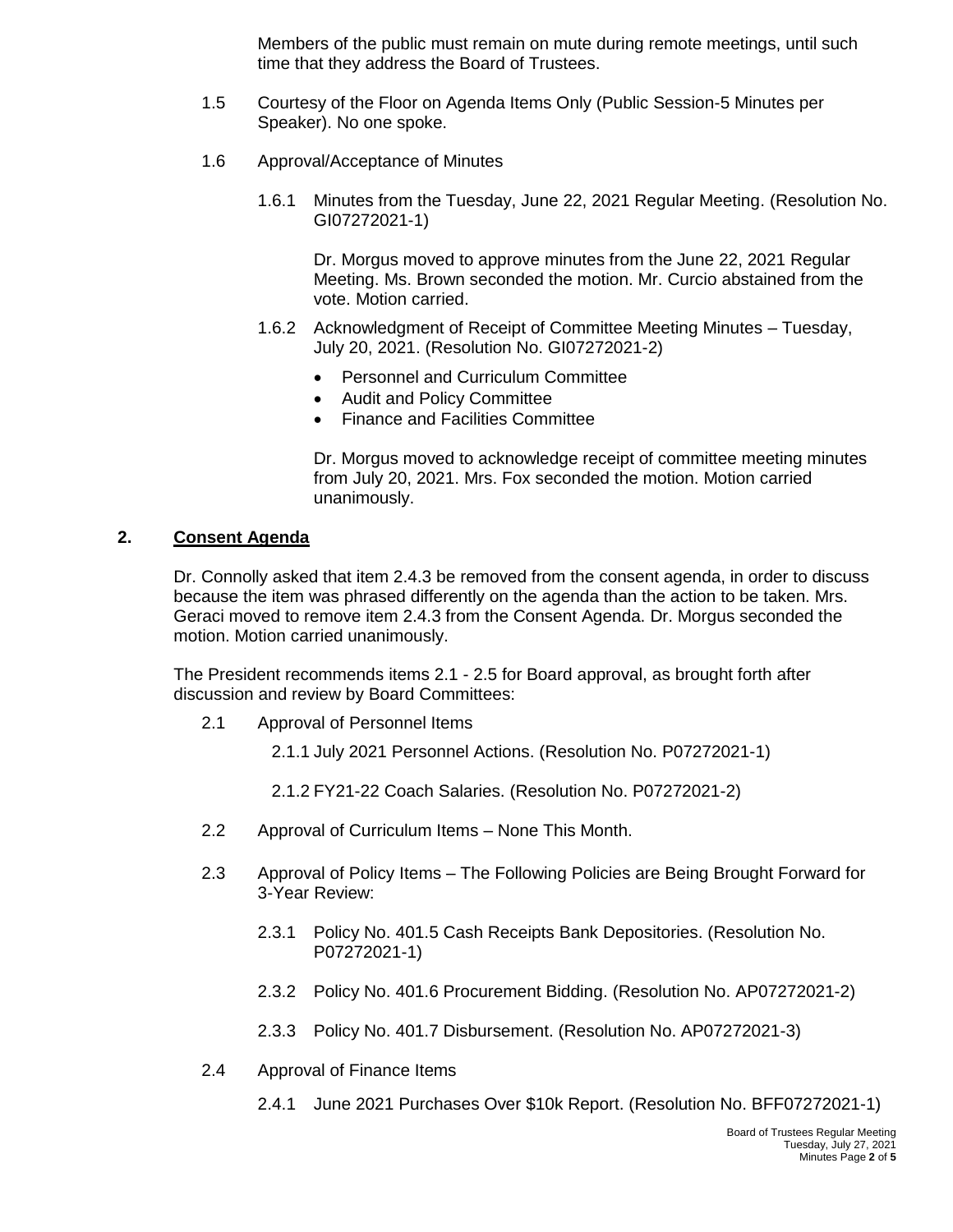- 2.4.2 Request to Join the Hunterdon County Educational Services Commission, a New Jersey Cooperative Pricing System. No Fee. (Resolution No. BFF07272021-2)
- 2.4.3 Removed from Consent Agenda
- 2.4.4 IHeart Media BPO Increase to \$40,558. This is about \$4,000 increase to the BPO previously approved. Annual contract. OPEX Funded. (Resolution No. BFF07272021-4)
- 2.4.5 SCCC Cyber Security Additional Cyber Security Insurance. Authorization to bind additional coverage - \$17,719. (Resolution No. BFF07272021-5)
- 2.4.6 Cafeteria Services Offering Canteen Solution Hybrid Dining Solution Estimated annual subsidy \$89,823. This will be a real time monthly billing and will vary with sales activity. Touchless checkout solution/enhanced self-serve solutions for students will be available at all times. See summary of services proposal. Contract being worked on and will follow shortly. Currently in discussions with other providers. OPEX and CARES Act Funded. (Resolution No. BFF07272021-6)
- 2.5 Approval of Facilities Items
	- 2.5.1 Resolution to Approve Naming Unnamed Road at PSTA Academy Drive. (Resolution No. BFF07272021-7)
	- 2.5.2 Installation of Additional Lighting (UV) in Buildings C & E for Rapid Disinfection of Classrooms. Generations Services - \$26,925. Funded by Cares Act. (Resolution No. BFF07272021-8)
	- 2.5.3 Echelon HVAC Proposal UV Kill box \$21,050. Funded by Cares Act. (Resolution No. BFF07272021-9)

Dr. Morgus moved to approve items on the Consent Agenda. Mrs. Fox seconded the motion.

Roll call vote: Ms. Brown, Mr. Castner, Dr. Digby, Mrs. Fox, Mrs. Geraci, Dr. Morgus, and Mr. Curcio voted yes. Motion carried unanimously

2.4.3 Town of Newton – Voluntary Contribution in Lieu of Real Estate Taxes, \$28,000 Annual, \$14,000 Payable Quarterly. OPEX Funded. (Resolution No. BFF07272021-3) – Removed and voted separately after the Consent Agenda.

Item 2.4.3 was rephrased to be paid bi-annually rather than quarterly.

Ms. Brown moved to approve Town of Newton voluntary contribution of \$28,000 annually, payable as amended above. Dr. Morgus seconded the motion.

Roll call vote: Ms. Brown, Mr. Castner, Dr. Digby, Mrs. Fox, Mrs. Geraci, Dr. Morgus, and Mr. Curcio voted yes. Motion carried unanimously.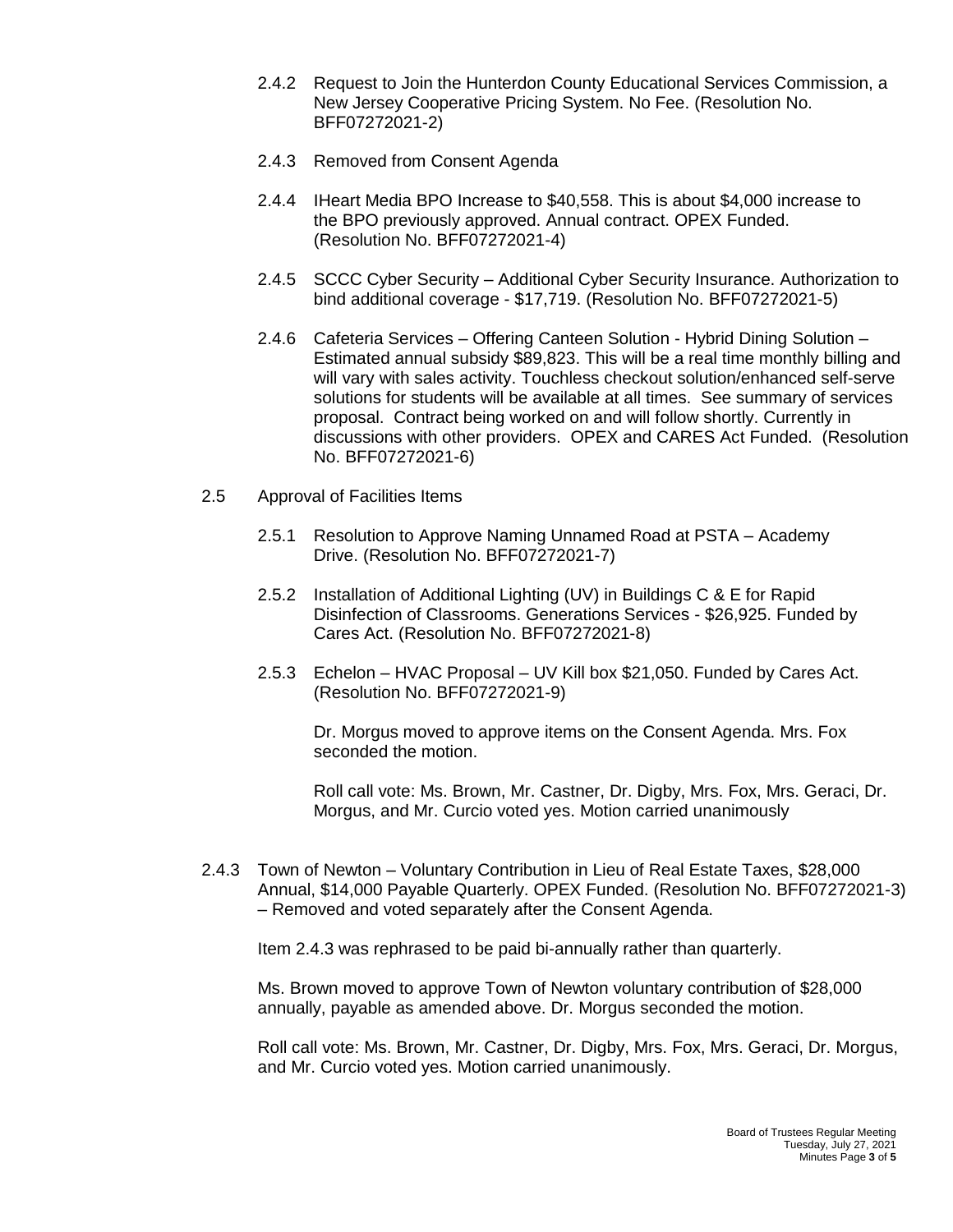### **3**. **Personnel**

3.1 Recommendation: Rescind President's Contract Dated September 1, 2018, and Replace with Contract Dated June 8, 2021, for the Term of July 1, 2021 – June 30, 2026. This is a re-approval from last month. Term dates on the June 22, 2021 resolution were incorrect. (Emailed, Resolution No. P07272021-3)

Dr. Morgus moved to rescind the President's contract dated September 1, 2018, and replace it with contract dated June 8, 2021, for the term of July 1, 2021 – June 30, 2026. Mrs. Fox seconded the motion.

Roll call vote: Ms. Brown, Mr. Castner, Dr. Digby, Mrs. Fox, Mrs. Geraci, Dr. Morgus, and Mr. Curcio voted yes. Motion carried unanimously.

### **4. Finance**

4.1 Recommendation: Acknowledge Receipt and Review of Financial Statements – June 30, 2021 Twelve Months YTD, FYE June 30, 2021. (Resolution No. GI07272021-3)

Mr. Gandhi presented the financial statements including: June YTD FY21 Credit Hours Dashboard, FY22 Credit Hours Dashboard, Income Statement, Major Revenue Variances to Budget and LYR, Revenue (Student/Support), Expenses, Major Expense Variances to Budget and LYR, Operating Statement, Balance Sheet-Assets, Major Asset Variances to LYR, Balance Sheet-Liabilities, Major Liabilities Variances to LYR, Three Year Comparison, Current Assets, # Months of OPEX Covered by Liquid Assets and Current Ratio, Headcount, and CAPEX Projects.

Ms. Brown moved to acknowledge receipt and review of financial statements, as noted above. Mrs. Geraci seconded the motion.

Roll call vote: Ms. Brown, Mr. Castner, Dr. Digby, Mrs. Fox, Mrs. Geraci, Dr. Morgus, and Mr. Curcio voted yes. Motion carried unanimously.

### **5. Reports**

- 5.1 The Correspondence File was received, reviewed, and filed.
- **6. Presentations** None This Month

#### **7. Courtesy of the Floor on General Matters** (Public Session-5 Minutes per Speaker)

No one spoke.

### **8. Other Business**

#### **Discussion / Reports / Announcements:**

8.1 Trustee Activity Update

Mrs. Fox provided an update that included national reports about federal funding and areas of importance, such as reskilling for the expected post pandemic recession and recovery, financial wellness as it impacts student success,